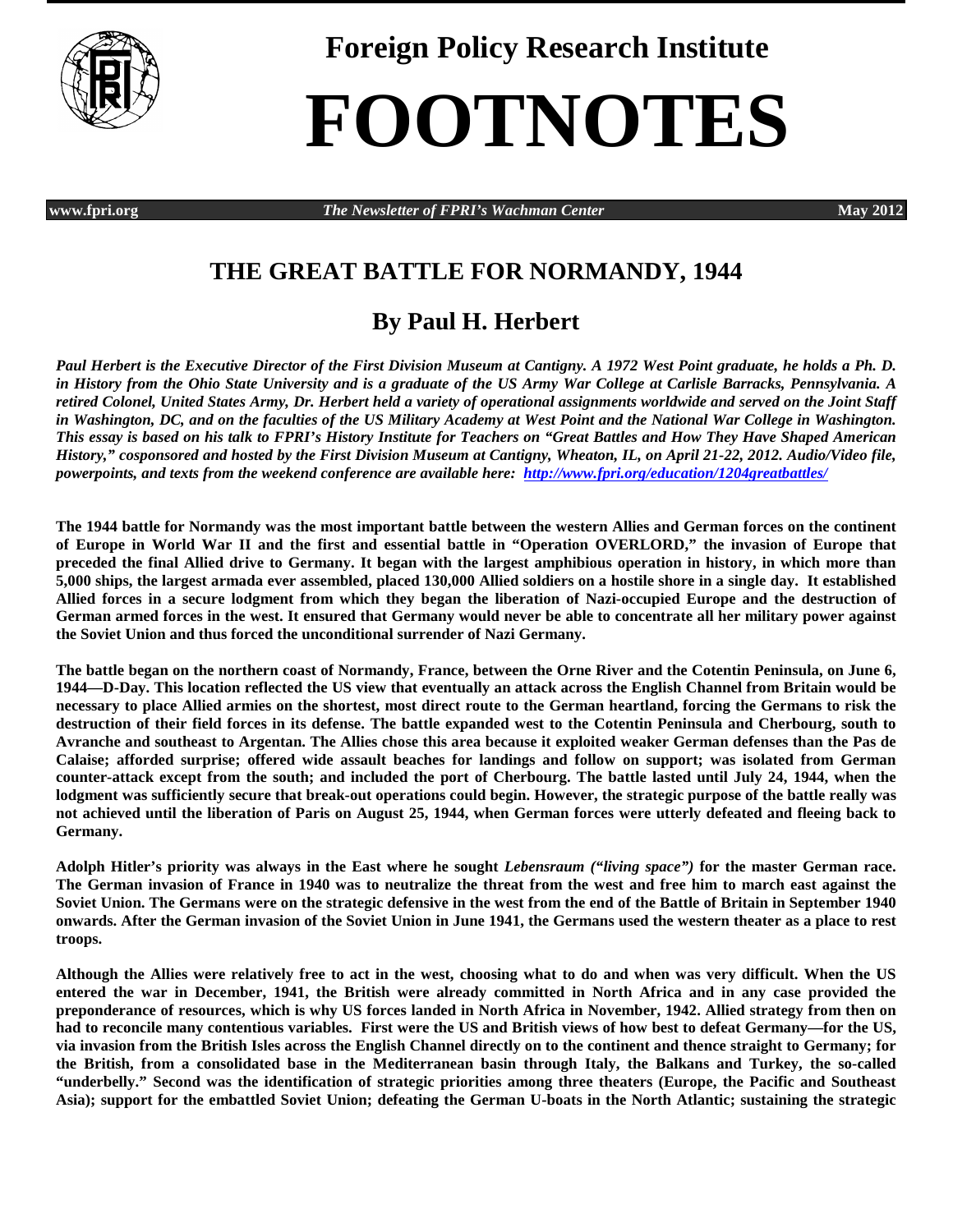**bombing offensive against Germany from the British Isles; continuing the build-up for an eventual cross-channel attack; and supporting resistance forces in the Nazi-occupied lands. As the US mobilized, resources had to be allocated among these priorities and production schedules synchronized accordingly—despite constant interruption by unfolding events. Remarkably, Allied strategy was coordinated in a series of conferences in 1942 and 1943 at Casablanca, Washington, Quebec, Cairo and Tehran. The Allies agreed early to the principle of a major cross-channel attack and, urged by Soviet Premier Joseph Stalin, set the Spring 1944 date for it at the November 1943 Cairo-Tehran conferences.** 

**Hitler believed that he could secure Europe behind an impregnable "Atlantic Wall" of fixed fortifications, coastal artillery and obstacles—"***Festung Europa***." However, he made few resources available to fortify all 3,000 miles of vulnerable European coastline. On November 3, 1943, Hitler's "Fuhrer Directive 51" stated that the threat from the west now outweighed that from the east, due to the proximity of massive Allied forces to the German industrial heartland. The west was the likely site of the critical battle of the war and would not be further weakened in favor of the east. Hitler appointed Field Marshall Erwin Rommel, hero of the North African campaigns, to command Army Group B in northwest Europe and ordered him to begin inspection of the coastal defenses.** 

**Rommel was at odds with his immediate commander, Field Marshall Gerd von Rundstedt, Commander-in-Chief—West, over the defensive concept. Rommel assumed Allied air, sea and numerical superiority and concluded that the invasion must be met at the waterline and destroyed there. He favored a system of fixed defenses along the coast with armor reserves close up for immediate counter-attack. Rundstedt assumed great difficulty discerning which of more than one probable Allied invasion would be the main effort. He therefore believed that defenses should be prepared in depth and that armored reserves should be held well back from the coast in readiness for a decisive counter-attack.** 

**Rommel had direct responsibility for the coastal defenses and planned them according to his concept. Hundreds of thousands of obstacles and mines were placed on likely landing beaches and thousands of fortifications constructed along the coast. Harbors were prepared for demolition. At likely landing beaches, the Germans paid particular attention to blocking the natural exits off the beaches that tanks and other heavy equipment needed to move inland.** 

**Regarding the use of armor, Hitler decided in April to appease both commanders without really making a choice. Of the 11 "panzer" or armor divisions then in the West, he assigned three to Rommel's Army Group B to be employed as Rommel wished; three more to a new Army Group G protecting the Mediterranean coast of southern France; and the remaining four he allowed von Rundstedt to retain as a central reserve near Paris. However, this reserve could not be committed without Hitler's personal approval, nor could von Rundstedt shift forces between his two armies without Hitler's approval. As he himself complained after the war, "My sole prerogative was to change the guard at my gate."**

**Almost half of the German infantry divisions in the West were coast defense or training formations. Many were classified as "fortress" divisions and had no transport and only a variety of captured foreign arms. The infantry included many older men, convalescents, inexperienced officers and foreign volunteers, especially in the supply and administrative services. The infantry divisions included Russians, Hungarians, Poles, Yugoslavs, Czechs, Romanians and Dutch. Although the panzer divisions were powerful, three had never seen action, and the rest had been in the west only since January. Average battle strengths were low—some 75 battle ready tanks per division—and many of the soldiers were in need of rest after service on the Eastern Front.[1](#page-1-0)**

**To attack these defenses, the Allies assembled their most experienced commanders, many with recent experience fighting the Germans in the Mediterranean. The Allied command team was bi-national and built on the earlier work of a small planning team that crafted a very carefully phased operation of seizing beaches, then a lodgment area, and then a port sufficient for building up a force large enough to liberate France. American General Dwight David Eisenhower was the overall commander. British Field Marshall Bernard Montgomery was land commander and also commander of the 21st (British) Army Group; Eisenhower would take overall land command once the US 12th Army Group was activated ashore.** 

**Among the most difficult factors was weather, which turned prohibitively severe in early June with the invasion force loaded and putting to sea. Eisenhower had to decide whether to postpone the invasion for two weeks, when moon and tide conditions would next be acceptable, or delay for 24 hours, when a short break in the weather might allow the invasion to succeed under less than optimal conditions. He chose the latter—D-Day moved from June 5 to June 6, 1944.** 

**There were five assault beaches along some seventy miles of shoreline. From west to east, they were Utah and Omaha to be seized by US forces, and Gold, Juno and Sword, to be seized by British and Canadian forces. US airborne forces were to parachute into the Cotentin Peninsula in the pre-dawn morning of D-Day to seize exits off Utah Beach and secure the west flank; British airborne forces likewise landed east of Sword Beach to secure the east flank. The plan called for seizing the city of Caen in the east on D-Day, as it was the nexus of roads leading east and southeast in good tank country along the Seine River to Paris. As soon as possible, US forces were to clear the Cotentin Peninsula and seize and open the port of Cherbourg to** 

 $\overline{a}$ 

<span id="page-1-0"></span>**<sup>1</sup> Matthew Cooper,** *The German Army, 1933 – 1945,* **pp. 496-497**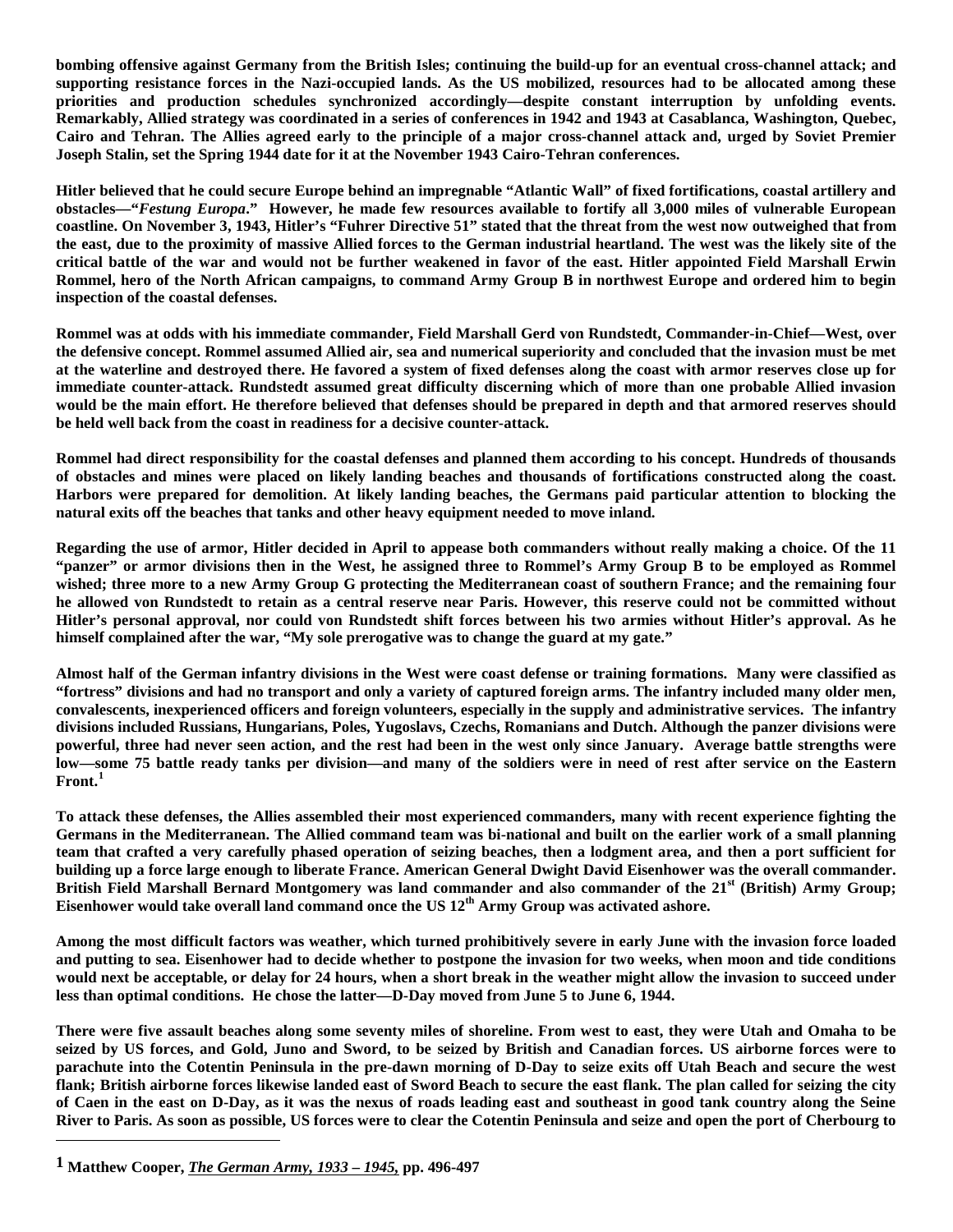**hasten the delivery of war materiel by sea. They would then turn south to conduct the breakout and open more ports in Brittany.** 

**Moving the invasion force by sea across the English Channel and onto the beaches was a formidable task involving advance reconnaissance by submarines, minesweeping, air and naval anti-submarine screens to the north and south, early positioning of the great battleships and cruisers of the shore bombardment force, and the careful sequencing of hundreds of troop ships to the off-shore locations from which they would launch their assault landing craft. The assault waves were thoroughly organized for bringing key weapons and capabilities onto the beaches in deliberate succession—tanks, then infantry, then engineers to clear obstacles.** 

**The heaviest fighting on D-Day occurred on Omaha Beach. The German defenses there were anchored on 12**  *wiederstandnesten* **or fortified strongpoints sited to deny the exits off the beach. To open the exits, each boat landing team had a specific objective to seize or neutralize, and had rehearsed its mission repeatedly using maps, aerial photos, scale models and full-scale mock-ups. However, an offshore current, unknown to planners, helped shift many landing craft well east of their objectives and onto unfamiliar stretches of beach. A heavy overcast made planned tactical air support and naval gunfire less effective than desired. The dual-drive, floating tanks that were to lead the assault swamped and sank in the unanticipated heavy swells. The German** *352d Infantry Division* **had reinforced the beach defenses without being detected. The first wave (which landed at low tide so the landing craft pilots could see and avoid obstacles) came under continuous, heavy direct and indirect fire as soon as it was sighted and thence all the way to the feeble cover of the high tide line. Many landing craft took extreme evasive action, further scattering the troops, while many soldiers abandoned their craft into deep water to avoid being killed before they could fight. There many drowned, at worst, or, at best, dropped their equipment to swim ashore. By 7:30 AM, an hour after H-Hour, some 1,200 soldiers of the 16th and 116th Infantry Regiments were pinned down on the beach, disorganized, disoriented, missing leaders and key equipment, riddled by casualties.**

**Iron-willed soldiers and sailors of all ranks met this crisis. US Navy destroyers scraped bottom trying to close the beach from where they placed 5-inch direct fire on targets troops ashore were engaging. Colonel George Taylor commanding the 16th Infantry Regiment urged his men that only the dead and those sure to die would stay on the beach; they must advance to the bluffs above. Sergeant John Pinder repeatedly left the safety of the high tide line to search for radio parts among the battle debris on the beach; he was killed in the attempt. General Willard Wyman calmly walked along the beach under heavy fire giving orders and direction to individual soldiers. Private Carleton Barrett rescued many of his wounded comrades from certain drowning in the surf. Lieutenant John Spaulding found a crease in the German bluff defenses and led his rifle platoon through it and to the top. Lieutenant Jimmie Montieth commandeered the only two tanks to make it ashore, directing their fire in support of his platoon that likewise scaled the bluffs to attack German positions from flank and rear. These and countless others took the battle into their own hands, allowing some of the critical beach exits to be cleared from behind by the end of the day.**

**Nevertheless, the Allied beach-head was in a precarious state. Although 130,000 Allied troops were ashore, the beach-heads were not united, the beaches themselves were still under enemy artillery and mortar fire, the casualties on Omaha Beach had been heavy, Caen had not been taken, and German panzer divisions were en route. Had they arrived in strength and attacked immediately, they might have set back the invasion. But they did not.** 

**Only one of the eleven German panzer divisions was in Normandy on June 6—the** *21st***, positioned in Caen, from where it successfully prevented the planned seizure of that town by British forces. Three more (***12th SS, 17th SS* **and** *Panzer Lehr***) were close enough to have been on the battlefield the next day, but the German command was incapable of such a decision. Hitler's staff did not awaken him at first news of the invasion but only late in the morning; he did not give his personal release of these divisions until mid-afternoon. Low on fuel, battered by swarms of Allied fighter-bombers, harassed by French resistance forces, and delayed by the destruction of nearly every bridge and railroad along their routes, these divisions arrived piecemeal onto the Normandy front between June 7 and June 17 where they were used in stop gap measures to shore up the German line. Seven more arrived in similar fashion over the next eight weeks, never enough to mount a massive counterattack.**

**Many factors explain the fitful German response. The Allied deception plan FORTITUDE played to Hitler's belief that the main Allied effort must come across the Pas-de-Calais. Hitler was fixated on the Pas-de-Calais and thought that Normandy was a feint. On June 8, he ordered seventeen divisions released from Calaise to Normandy, but canceled the order on June 9. At a conference on June 17, von Rundstedt and Rommel both advised him the invasion force could not be expelled and that German forces must withdraw to a more defensible position. Hitler ordered no withdrawals -- German forces were to stand fast, fight to the last man, and counter-attack vigorously. He promised some reinforcement and new miracle weapons, but came to believe that his generals were defeatist and untrustworthy. He dismissed them both from a subsequent conference on June 29, replacing von Rundstedt with Field Marshall Gunther von Kluge, who vacillated on every decision. Allied fighters attacked Rommel's staff car in the open on July 17, wounding the disgruntled field marshal severely—he was out of the war. The failed assassination attempt against Hitler on July 20 implicated Rommel and Kluge (both of whom committed suicide) and many others, punctuating the toxic state of German command relationships.**